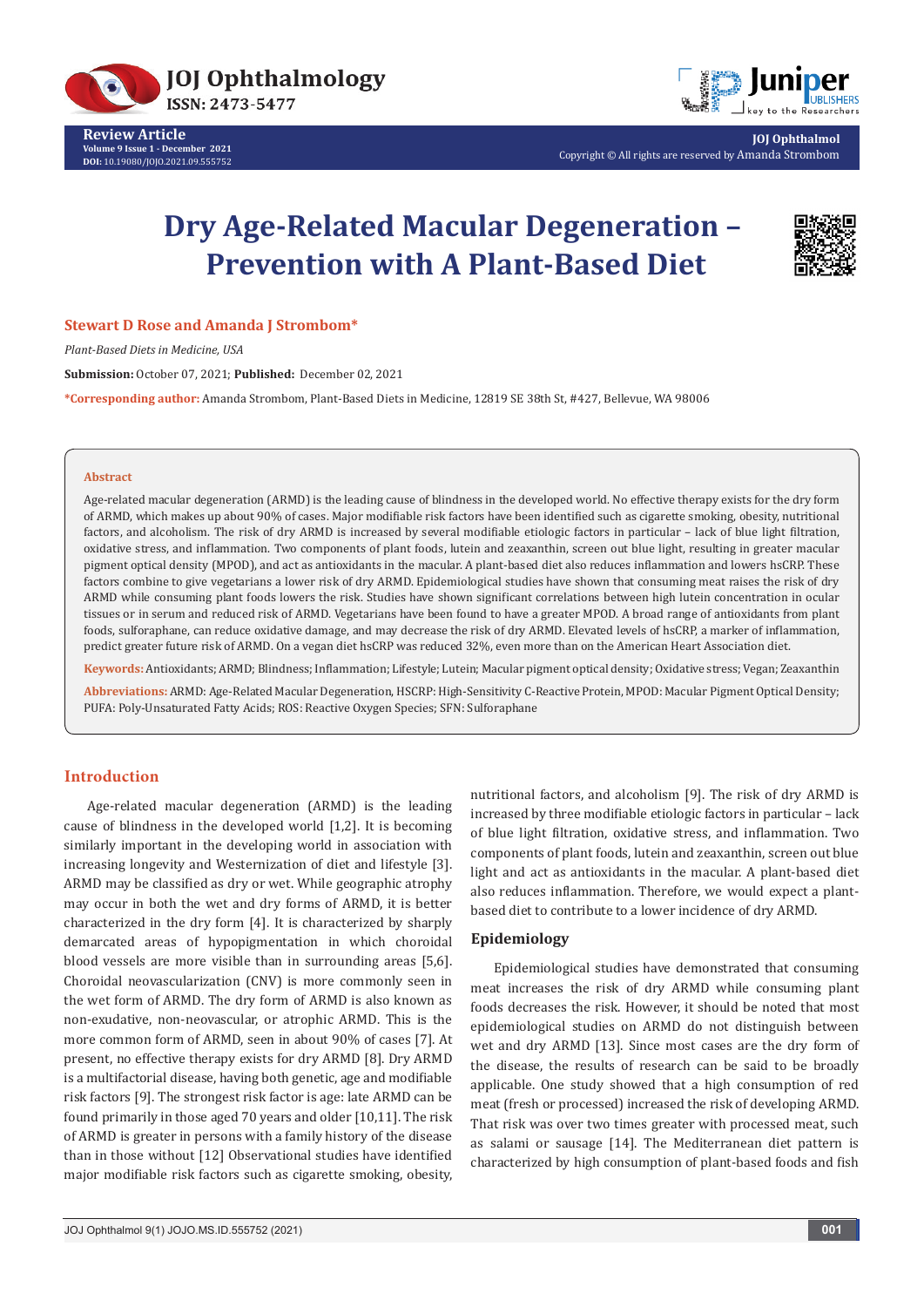and low consumption of meat and dairy products. In one study, adherence to the diet was associated with a 41% reduced risk of incident advanced ARMD. These findings support the role of a diet rich in healthful nutrient-rich foods such as fruits, vegetables, legumes, and fish in the prevention of ARMD [15]. People who follow a vegetarian diet have a greater macular pigment optical density (MPOD), affording them greater protection from blue light and greater levels of antioxidants, [16,17] resulting in a lower risk of dry ARMD. One study showed that their MPOD was about 18% higher in vegetarian subjects compared to non-vegetarian subjects [18].

# **Pathophysiology**

## **Lutein and zeaxanthin**

Lutein and zeaxanthin are structural isomers that belong to a class of molecules called carotenoids. Carotenoids, which are primarily plant-derived lipophilic pigments, are essential factors in human health and development. Specifically, they function

in a wide range of biological processes, including reproduction, embryonic development, immunity, and vision. In the eyes, they help provide coloration and absorption of light energy. Carotenoids may be divided into two general classes: carotenes and xanthophylls. Carotenes are non-polar molecules, which contain only carbon and hydrogen atoms, whereas xanthophylls are polar carotenoids, containing at least one oxygen atom [19]. Lutein and zeaxanthin are xanthophylls biochemically distinct from other carotenoids due to the presence of hydroxyl groups located at each end of these molecules. This functionality allows xanthophylls to be oriented in lipid membranes exposed to aqueous environments in a special and possibly protective way [20]. The xanthophylls (lutein and zeaxanthin) account for 20– 30% of total carotenoids in human serum and 80–90% of total carotenoids in the human retina [21] the highest concentrations anywhere in the human body, suggesting an important functional role for these molecules in the retina [22] Figure 1. Chemical structure of Zeaxanthin, Meso-Zeaxanthin and Lutein [23].



Lutein and zeaxanthin confer macular protection via antioxidant and light-screening properties [24]. Meso-zeaxanthin is a relatively recently discovered structural isomer of zeaxanthin and appears to be a metabolite of lutein or zeaxanthin. It also has both light filtering and antioxidant properties [25]. It has been shown that lutein and zeaxanthin are entirely of dietary origin, humans cannot synthesize lutein and zeaxanthin de novo. [16,17] This is evidenced by the fact that lutein and zeaxanthin levels in the diet, serum, and retina correlate. [26]. We have adapted a capacity for efficient lutein and zeaxanthin uptake [27,28], transport [29,30], retention [31-34] and protection [35] in the retina. The efficient operation of these processes may be indicated by the physiologic significance of lutein and zeaxanthin in retinal health and disease. The levels of macular pigments, usually measured in terms of the macular pigment optical density (MPOD), can reflect retinal health status [36-40]. An inverse association between macular pigment density and ARMD has long been recognized

[41-42]. Studies have shown significant correlations between high lutein concentration in ocular tissues or in serum and reduced risk of ARMD [43-45].

### **Oxidative stress**

Oxidative damage may play an important role in the pathogenesis of dry ARMD. Oxidative stress, which refers to cellular damage caused by reactive oxygen species (ROS), has been implicated in many disease processes, especially age-related disorders. ROSs include free radicals, hydrogen peroxide, and singlet oxygen, and they are often the byproducts of oxygen metabolism [46]. Oxidative stress is a major risk factor for the pathological development of retinal diseases and vision impairment. With age, the retinal pigment epithelium (RPE) and the space between the RPE and Bruch's membrane gradually accumulate lipofuscin, a heterogeneous fluorescent mixture rich in lipid-protein complexes, which is also composed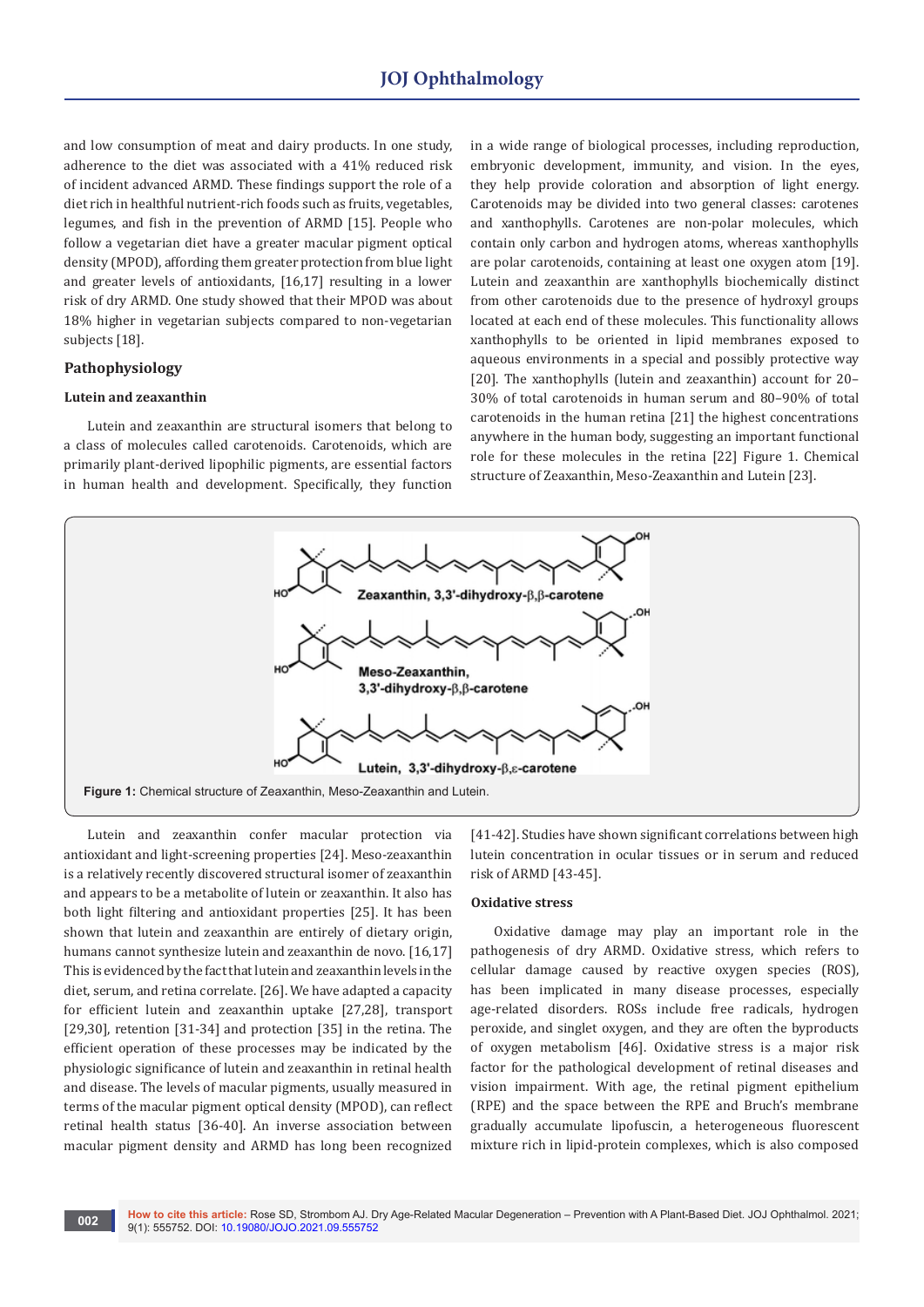of by-products of vitamin A metabolism and lipid peroxidation [47-49]. Lipofuscin is undegradable and also acts as a plausible photosensitizer, generating ROS [50]. The retina is particularly susceptible to oxidative stress because of its high oxygen consumption, its exposure to light (photo-oxidation), and its exposure to high levels of ROS acting on PUFA content, including docosahexaenoic acid (DHA) [51-52]. Complement proteins have been found in histological specimens of eyes with dry ARMD. Altered levels of both intrinsic complement proteins and activated products have been found in the circulation of patients with dry ARMD. Complement activation may be triggered by oxidative stress, resulting from retinal exposure to incoming light [53].

Unfortunately, as we age, oxidative damage increases and antioxidant capacity decreases, as does the efficiency of reparative systems [54]. It appears that these age-related oxidative changes are characteristic indicators of early dry ARMD, which, in combination with hereditary susceptibility and other retinal modifiers, can progress to the pathology and visual morbidity associated with advanced dry ARMD. A broad range of antioxidants, known to have chemical properties that can reduce oxidative damage, have been proposed to decrease the risk of dry ARMD, [36,55,56] in particular sulforaphane. Sulforaphane (SFN) is an isothiocyanate molecule present in cruciferous vegetables, broccoli being the most relevant example of a natural SFN source. (57) Two studies demonstrated the antioxidant potential of SFN on human RPE cells exposed to oxidant agents, including different chemical oxidative stressors and light exposition [58,59]. The mechanism by which sulforaphane accomplishes this has been determined [60]. SFN induces the expression of the phase 2 genes, through activation of the Nrf2. These genes encode for different antioxidant enzymes, including glutathione transferases or NAD(P)H dehydrogenase quinone [60]. The mechanism of action of SFN is based on the dissociation of the transcription factor Nrf2 of Keap1, a cytosolic repressor, promoting its translocation to the nucleus and inducing an antioxidant response. The binding of Nrf2 to the DNA promoter region antioxidant-responsive element (ARE), triggers the nuclear antioxidant response, through an increased expression and activity of reductive systems [61,62].

A plant-based diet protects against chronic oxidative-stressrelated diseases. Dietary plants contain variable chemical families and amounts of antioxidants. Plant antioxidants may contribute to the beneficial health effects of dietary plant foods [63]. On average plant foods provide 11.57 mmol/100gm antioxidant content, while animal foods provide only on average 0.18 mmol/100gm [63]. It is therefore to be expected that a plant-based diet could decrease the risk and progression of dry ARMD through reducing oxidative stress.

#### **Inflammation**

Inflammation also plays a significant role in the incidence and progression of dry ARMD [64-66]. Drusen, subretinal deposits indicative of the onset of ARMD, have been shown to contain fibrinogen, vitronectin, complement components, and highsensitivity C-reactive protein (hsCRP), proteins associated with generalized inflammation [67-69]. Inflammatory cell debris has also been isolated from the outer surface of the Bruch's membrane in eyes with dry ARMD [70]. Pooled findings from 5 prospective cohorts show that elevated levels of hsCRP predict greater future risk of ARMD [71]. Lower levels of hsCRP were found in those following a vegetarian diet for more than 2 years [72-73]. An interventional study found that after 8 weeks on a vegan diet hsCRP was reduced 32%, even more than on the American Heart Association diet [74].

#### **Clinical considerations**

To help prevent dry ARMD, patients should be encouraged to eat plenty of foods containing lutein and zeaxanthin along with other plant foods containing antioxidants, as a part of a healthy plant-based diet. Lutein can be found in several vegetables such as kale, spinach, romaine lettuce, broccoli, and some nuts such as pistachio nuts. Zeaxanthin can be found in foods such as corn, orange peppers, mango, and orange juice. [75-76]. Supplements are also available, and some studies indicate that they may slow the progression of ARMD [77]. Bilberry and lingonberry extracts may also have a protective effect against blue light photooxidation through their antioxidant properties [78-81]. Despite initial enthusiasm, a meta study found that fish oil supplements (omega 3 LCPUFA) supplementation in people with ARMD for periods up to five years does not reduce the risk of progression to advanced ARMD or the development of moderate to severe visual loss [82].

A plant-based diet can be very efficacious in the prevention and treatment of comorbidities such as hypercholesterolemia and type 2 diabetes. For instance, the plant-based diet is as efficacious as Lovastatin in treating hypercholesterolemia and is more efficacious than Metformin in treating type 2 diabetes [83,84]. It also reduces the risk of several other pathologies such as coronary artery disease, [83] stroke, [85], osteoarthritis, [86] prostate and colon cancer, [87,88] diverticular disease, [89] ulcerative colitis, [90] Crohn's disease, [91] Grave's disease, Hashimoto's thyroiditis [92] and rheumatoid arthritis [93] just to name a few. When treating comorbidities, it's important to titrate relevant medications as the effect of the plant-based diet become evident. Lab work should also be done before starting treatment with a plant-based diet and then 6 to 8 weeks afterwards, since the therapeutic effects of a plant-based diet often take several weeks to become evident.

#### **Discussion**

There is currently no treatment for non-neovascular ARMD. Therefore, prevention, always of prime importance, becomes even more important. As longevity has increased in the developed world, the prevention of chronic diseases is needed even more than before. Oxidative stress seems to be one of the etiologic factors in dry ARMD. The plant-based diet, rich with antioxidants, can help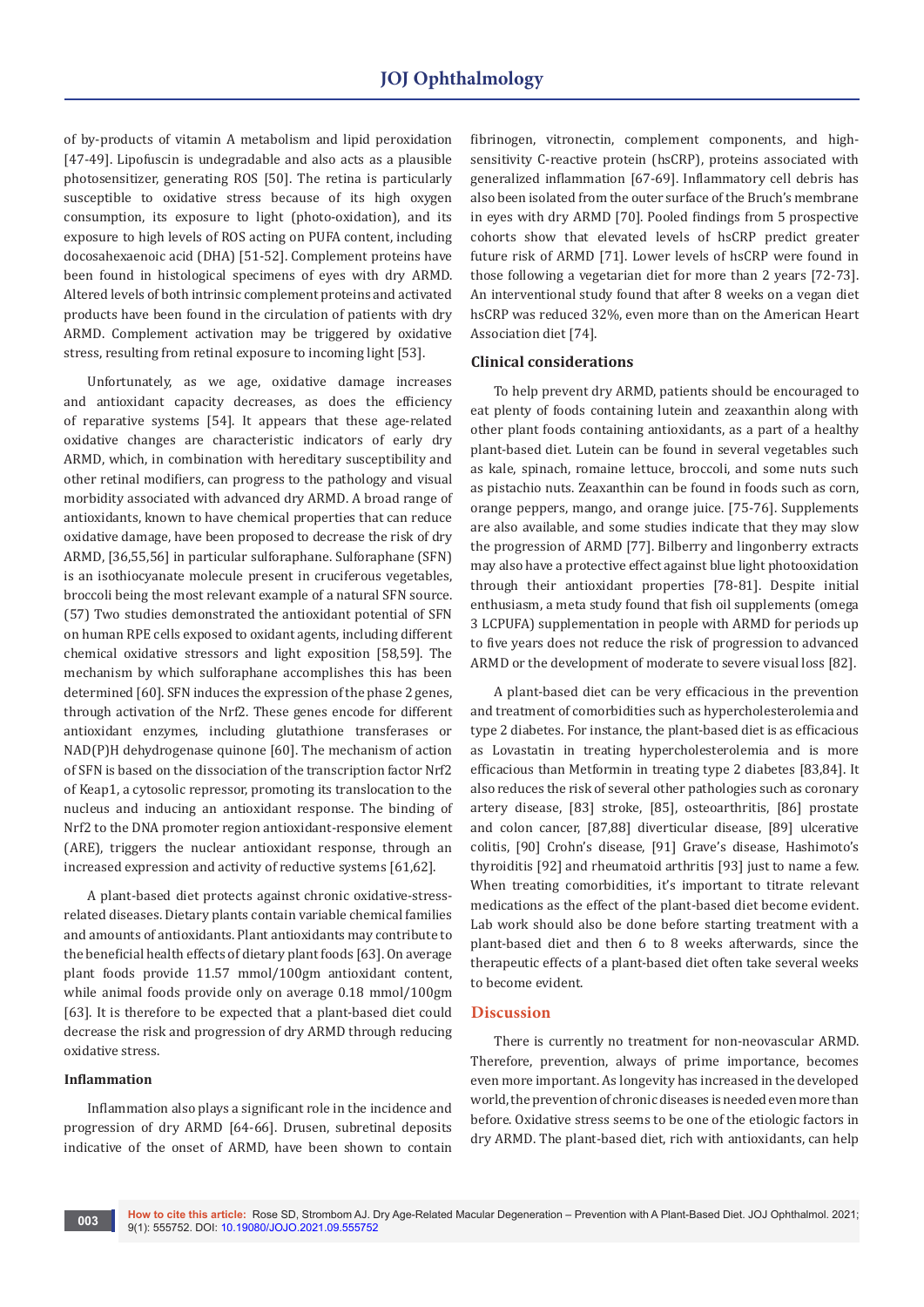reduce oxidation and therefore help prevent dry ARMD. Vegans have lower levels of hsCRP which indicates less inflammation, which reduces the risk of dry ARMD. The increased consumption of lutein and zeaxanthin and the greater MPOD that vegetarians have can also help prevent dry ARMD.

It's notable that plant foods supply both zeaxanthin and lutein along with fiber but with little saturated fats. The plant-based diet has no contraindications or adverse effects. It can help treat several common comorbidities. One weakness of this research review is that much of the research fails to report the type of ARMD studied. Since 90% of the cases of ARMD are dry ARMD, this is unlikely to change the conclusion.

#### **References**

- 1. [Evans J, Fletcher A, Wormald R \(2004\) Age-related macular](https://pubmed.ncbi.nlm.nih.gov/15019328/)  [degeneration causing visual impairment in people 75 years or older](https://pubmed.ncbi.nlm.nih.gov/15019328/)  [in Britain: an add-on study to the Medical Research Council Trial of](https://pubmed.ncbi.nlm.nih.gov/15019328/)  [Assessment and Management of Older People in the Community.](https://pubmed.ncbi.nlm.nih.gov/15019328/)  [Ophthalmology 111\(3\): 513-517.](https://pubmed.ncbi.nlm.nih.gov/15019328/)
- 2. [Resnikoff S, Pascolini D, Etya'ale D, Kocur I, Pararajasegaram R, et al.](https://pubmed.ncbi.nlm.nih.gov/15640920/)  [\(2004\) Global data on visual impairment in the year 2002. Bull World](https://pubmed.ncbi.nlm.nih.gov/15640920/)  [Health Organ 82\(11\): 844-851.](https://pubmed.ncbi.nlm.nih.gov/15640920/)
- 3. [Krishnan T, Ravindran R, Murthy G, Vashist P, Fitzpatrick K, et al.](https://pubmed.ncbi.nlm.nih.gov/19696177/)  [\(2010\) Prevalence of early and late age-related macular degeneration](https://pubmed.ncbi.nlm.nih.gov/19696177/)  [in India: the INDEYE study. Invest Ophthalmol Vis Sci 51\(2\): 701-707.](https://pubmed.ncbi.nlm.nih.gov/19696177/)
- 4. [Kumar N, Mrejen S, Fung A, Marsiglia M, Loh B, et al. \(2013\) Retinal](https://pubmed.ncbi.nlm.nih.gov/23137630/)  [pigment epithelial cell loss assessed by fundus autofluorescence](https://pubmed.ncbi.nlm.nih.gov/23137630/)  [imaging in neovascular age-related macular degeneration.](https://pubmed.ncbi.nlm.nih.gov/23137630/)  [Ophthalmology 120\(2\): 334-341.](https://pubmed.ncbi.nlm.nih.gov/23137630/)
- 5. [Bird AC, Bressler NM, Bressler SB, Chisholm IH, Coscas G, et al. \(1995\)](https://pubmed.ncbi.nlm.nih.gov/7604360/)  [An international classification and grading system for age-related](https://pubmed.ncbi.nlm.nih.gov/7604360/)  [maculopathy and age-related macular degeneration. Surv Ophthalmol](https://pubmed.ncbi.nlm.nih.gov/7604360/)  [39\(5\): 367-374.](https://pubmed.ncbi.nlm.nih.gov/7604360/)
- 6. [Marsiglia M, Boddu S, Bearelly S, Xu L, Breaux BE \(2013\) Association](https://pubmed.ncbi.nlm.nih.gov/24114542/)  [between geographic atrophy progression and reticular pseudodrusen](https://pubmed.ncbi.nlm.nih.gov/24114542/)  [in eyes with dry age-related macular degeneration. Invest Ophthalmol](https://pubmed.ncbi.nlm.nih.gov/24114542/)  [Vis Sci 54\(12\): 7362-7369.](https://pubmed.ncbi.nlm.nih.gov/24114542/)
- 7. [Buschini E, Piras A, Nuzzi R, Vercelli A \(2011\) Age related macular](https://pubmed.ncbi.nlm.nih.gov/21740956/)  [degeneration and drusen: neuroinflammation in the retina. Prog](https://pubmed.ncbi.nlm.nih.gov/21740956/)  [Neurobiol 95\(1\):14-25.](https://pubmed.ncbi.nlm.nih.gov/21740956/)
- 8. [Van Lookeren Campagne M, LeCouter J, Yaspan B, Ye W \(2014\)](https://pubmed.ncbi.nlm.nih.gov/24105633/)  [Mechanisms of age-related macular degeneration and therapeutic](https://pubmed.ncbi.nlm.nih.gov/24105633/)  [opportunities. J Pathol 232\(2\): 151-164.](https://pubmed.ncbi.nlm.nih.gov/24105633/)
- 9. [Sobrin L, Seddon JM \(2014\) Nature and nurture- genes and](https://pubmed.ncbi.nlm.nih.gov/24374240/)  [environment- predict onset and progression of macular degeneration.](https://pubmed.ncbi.nlm.nih.gov/24374240/)  [Prog Retinal Eye Res 40: 1-15.](https://pubmed.ncbi.nlm.nih.gov/24374240/)
- 10. [Augood C, Vingerling J, de Jong P, Chakravarthy U, Seland J, et al.](https://pubmed.ncbi.nlm.nih.gov/16606879/)  [\(2006\) Prevalence of age-related maculopathy in older Europeans: the](https://pubmed.ncbi.nlm.nih.gov/16606879/)  [European Eye Study \(EUREYE\). Arch Ophthalmol 124\(4\): 529-535.](https://pubmed.ncbi.nlm.nih.gov/16606879/)
- 11. [Jager R, Mieler W, Miller J \(2008\) Age-related macular degeneration. N](https://pubmed.ncbi.nlm.nih.gov/18550876/)  [Engl J Med 358\(24\): 2606-2617.](https://pubmed.ncbi.nlm.nih.gov/18550876/)
- 12. [Shahid H, Khan JC, Cipriani V, Sepp T, Matharu BK, et al. \(2012\) Age](https://bjo.bmj.com/content/96/3/427)[related macular degeneration: the importance of family history as a](https://bjo.bmj.com/content/96/3/427)  [risk factor. Br J Ophthalmol 96\(3\): 427-431.](https://bjo.bmj.com/content/96/3/427)
- 13. [Taylor DJ, Hobby AE, Binns AM, Crabb DP \(2016\) How does age-related](https://pubmed.ncbi.nlm.nih.gov/27913556/)  [macular degeneration affect real-world visual ability and quality of](https://pubmed.ncbi.nlm.nih.gov/27913556/)  [life? A systematic review. BMJ Open 6\(12\): e011504.](https://pubmed.ncbi.nlm.nih.gov/27913556/)
- 14. [Chong E, Simpson J, Robman L, Hodge A, Aung K, et al. \(2009\) Red meat](https://pubmed.ncbi.nlm.nih.gov/19234096/)  [and chicken consumption and its association with age-related macular](https://pubmed.ncbi.nlm.nih.gov/19234096/)  [degeneration. Am J Epidemiol 169\(7\): 867-876.](https://pubmed.ncbi.nlm.nih.gov/19234096/)
- 15. [Merle BMJ, Colijn JM, Cougnard-Grégoire A, de Koning-Backus A,](https://pubmed.ncbi.nlm.nih.gov/30114418/)  [Delyfer M, et al. \(2019\) Mediterranean Diet and Incidence of Advanced](https://pubmed.ncbi.nlm.nih.gov/30114418/)  [Age-Related Macular Degeneration. Ophthalmology 126\(3\): 381-390.](https://pubmed.ncbi.nlm.nih.gov/30114418/)
- 16. [Johnson E, Neuringer M, Russell R, Schalch W, Snodderly D \(2005\)](https://pubmed.ncbi.nlm.nih.gov/15671301/)  [Nutritional manipulation of primate retinas, III: Effects of lutein](https://pubmed.ncbi.nlm.nih.gov/15671301/)  [or zeaxanthin supplementation on adipose tissue and retina of](https://pubmed.ncbi.nlm.nih.gov/15671301/)  [xanthophyll-free monkeys. Invest Ophthalmol Vis Sci 46\(2\): 692-702.](https://pubmed.ncbi.nlm.nih.gov/15671301/)
- 17. [Malinow M, Feeney-Burns L, Peterson L, Klein M, Neuringer M \(1980\)](https://iovs.arvojournals.org/article.aspx?articleid=2176115)  [Diet-related macular anomalies in monkeys. Invest Ophthalmol Vis Sci](https://iovs.arvojournals.org/article.aspx?articleid=2176115)  [19\(8\): 857-863.](https://iovs.arvojournals.org/article.aspx?articleid=2176115)
- 18. [Hammond B \(2002\) Macular pigment density is increased in](https://pubmed.ncbi.nlm.nih.gov/11773011/)  [vegetarians. Invest Ophthalmol Vis Sci 43\(1\): 3604.](https://pubmed.ncbi.nlm.nih.gov/11773011/)
- 19. Bone RA, Landrum JT, Hime GW, Cains A, Zamor J (1993) Stereochemistry [of the human macular carotenoids. Investig Ophthalmol Vis Sci 34\(6\):](https://pubmed.ncbi.nlm.nih.gov/8491553/)  [2033-2040.](https://pubmed.ncbi.nlm.nih.gov/8491553/)
- 20. [Gruszecki W, Sielewiesiuk J \(1990\) Orientation of xanthophylls in](https://www.sciencedirect.com/science/article/abs/pii/0005273690901339)  [phosphatidylcholine multibilayers. Biochim Biophys Acta. 1023\(3\):](https://www.sciencedirect.com/science/article/abs/pii/0005273690901339)  [405-412.](https://www.sciencedirect.com/science/article/abs/pii/0005273690901339)
- 21. [Handelman GJ, Snodderly DM, Adler AJ, Russett MD, Dratz EA \(1992\)](https://pubmed.ncbi.nlm.nih.gov/1435304/)  [Measurement of carotenoids in human and monkey retinas. Methods](https://pubmed.ncbi.nlm.nih.gov/1435304/)  [Enzymol 213: 220-230.](https://pubmed.ncbi.nlm.nih.gov/1435304/)
- 22. [Handelman G, Dratz E, Reay C, van Kuijk J \(1988\) Carotenoids in the](https://pubmed.ncbi.nlm.nih.gov/3372162/)  [human macula and whole retina. Invest Ophthalmol Vis Sci. 29\(6\):](https://pubmed.ncbi.nlm.nih.gov/3372162/)  [850-855.](https://pubmed.ncbi.nlm.nih.gov/3372162/)
- 23. [Lima VC, Rosen RB, Farah M \(2016\) Macular pigment in retinal health](https://pubmed.ncbi.nlm.nih.gov/27847637/)  [and disease. Int J Retin Vitr 2: 19.](https://pubmed.ncbi.nlm.nih.gov/27847637/)
- 24. [Landrum JT, Bone RA, Joa H, Kilburn MD, Moore LL, et al. \(1997\) A one](https://pubmed.ncbi.nlm.nih.gov/9237865/)  [year study of the macular pigment: The effect of 140 days of a lutein](https://pubmed.ncbi.nlm.nih.gov/9237865/)  [supplement. Exp Eye Res 65\(1\): 57-62.](https://pubmed.ncbi.nlm.nih.gov/9237865/)
- 25. [Nolan J, Meagher K, Kashani S, Beatty S \(2013\) What is meso](https://pubmed.ncbi.nlm.nih.gov/23703634/)[zeaxanthin, and where does it come from? Eye \(Lond\) 27\(8\): 899-905.](https://pubmed.ncbi.nlm.nih.gov/23703634/)
- 26. [Beatty S, Nolan J, Kavanagh H, O'Donovan O \(2004\) Macular pigment](https://pubmed.ncbi.nlm.nih.gov/15325913/)  [optical density and its relationship with serum and dietary levels of](https://pubmed.ncbi.nlm.nih.gov/15325913/)  [lutein and zeaxanthin. Arch Biochem Biophys 430\(1\): 70-76.](https://pubmed.ncbi.nlm.nih.gov/15325913/)
- 27. [Handelman G, Snodderly D, Krinsky N, Russett M, Adler A \(1991\)](https://pubmed.ncbi.nlm.nih.gov/1993576/)  [Biological control of primate macular pigment. Biochemical and](https://pubmed.ncbi.nlm.nih.gov/1993576/)  [densitometric studies. Invest Ophthalmol Vis Sci 32\(2\): 257-267.](https://pubmed.ncbi.nlm.nih.gov/1993576/)
- 28. [Li B, Vachali P, Bernstein P \(2010\) Human ocular carotenoid-binding](https://pubmed.ncbi.nlm.nih.gov/20820671/)  [proteins. Photochem Photobiol Sci 9\(11\): 1418-1425.](https://pubmed.ncbi.nlm.nih.gov/20820671/)
- 29. [Li B, Vachali P, Frederick J, Bernstein P \(2011\) Identification of](https://pubmed.ncbi.nlm.nih.gov/21322544/)  [StARD3as a lutein-binding protein in the macula of the primate retina.](https://pubmed.ncbi.nlm.nih.gov/21322544/)  [Biochemistry 50\(13\): 2541-2549.](https://pubmed.ncbi.nlm.nih.gov/21322544/)
- 30. [Bhosale P, Larson A, Frederick J, Southwick K, Thulin C, et al. \(2004\)](https://pubmed.ncbi.nlm.nih.gov/15355982/)  [Identification and characterization of a Pi isoform ofglutathione](https://pubmed.ncbi.nlm.nih.gov/15355982/)  [S-transferase \(GSTP1\) as a zeaxanthin-binding protein in the macula](https://pubmed.ncbi.nlm.nih.gov/15355982/)  [of the human eye. J Biol Chem 279\(47\): 49447-49454.](https://pubmed.ncbi.nlm.nih.gov/15355982/)
- 31. [Bone R, Landrum J, Guerra L, Ruiz C \(2003\) Lutein and zeaxanthin](https://pubmed.ncbi.nlm.nih.gov/12672909/)  [dietary supplements raise macular pigment density and serum](https://pubmed.ncbi.nlm.nih.gov/12672909/)  [concentrations of these carotenoids in humans. J Nutr 133\(4\): 992-](https://pubmed.ncbi.nlm.nih.gov/12672909/) [998.](https://pubmed.ncbi.nlm.nih.gov/12672909/)
- 32. [Hammond B, Jr. Johnson E, Russell R, Krinsky N, Yeum K, et al. \(1997\)](https://pubmed.ncbi.nlm.nih.gov/9286268/)  [Dietary modification of human macular pigment density. Invest](https://pubmed.ncbi.nlm.nih.gov/9286268/)  [Ophthalmol Vis Sci 38\(9\): 1795-1801.](https://pubmed.ncbi.nlm.nih.gov/9286268/)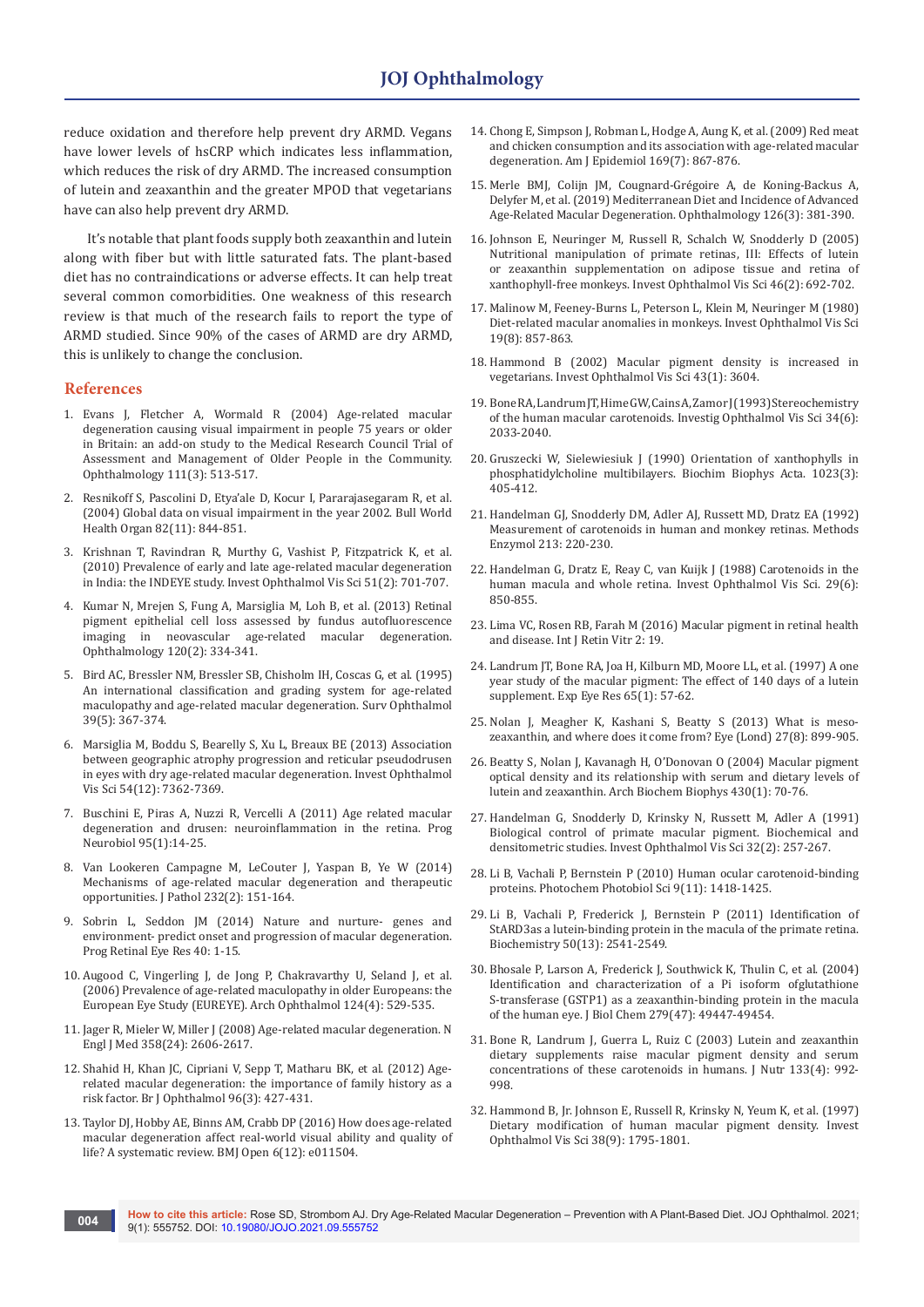- 33. [Hammond B, Jr Wooten B, Snodderly D \(1997\) Individual variations in](https://pubmed.ncbi.nlm.nih.gov/9168592/)  [the spatial profile of human macular pigment. J Opt Soc Am A OptImage](https://pubmed.ncbi.nlm.nih.gov/9168592/)  [Sci Vis 14\(6\): 1187-1196.](https://pubmed.ncbi.nlm.nih.gov/9168592/)
- 34. [Zeimer M, Hense H, Heimes B, Austermann U, Fobker M, et al. \(2009\)](https://pubmed.ncbi.nlm.nih.gov/18551295/)  [The macular pigment: short- and intermediate-termchanges of macular](https://pubmed.ncbi.nlm.nih.gov/18551295/)  [pigment optical density following supplementation with lutein and](https://pubmed.ncbi.nlm.nih.gov/18551295/)  [zeaxanthin and co-antioxidants. The LUNAStudy. Ophthalmologe](https://pubmed.ncbi.nlm.nih.gov/18551295/)  [106\(1\): 29-36.](https://pubmed.ncbi.nlm.nih.gov/18551295/)
- 35. [Snodderly D \(1995\) Evidence for protection against age-related](https://pubmed.ncbi.nlm.nih.gov/7495246/)  [macular degeneration by carotenoids and antioxidant vitamins. Am J](https://pubmed.ncbi.nlm.nih.gov/7495246/)  [Clin Nutr 62\(6 Suppl\): 1448S-1461S.](https://pubmed.ncbi.nlm.nih.gov/7495246/)
- 36. [Bernstein P, Li B, Vachali P, Gorusupudi A, Shyam R, et al. \(2016\) Lutein,](https://pubmed.ncbi.nlm.nih.gov/26541886/)  [zeaxanthin, and meso-zeaxanthin: The basic and clinical science](https://pubmed.ncbi.nlm.nih.gov/26541886/)  [underlying carotenoid-based nutritional interventions against ocular](https://pubmed.ncbi.nlm.nih.gov/26541886/)  [disease. Prog retinal eye res 50: 34-66.](https://pubmed.ncbi.nlm.nih.gov/26541886/)
- 37. Ozawa Y, Shigeno Y, Nagai N, Suzuki M, Kurihara T, et al. (2017) Absolute and estimated values of macular pigment optical density in young and aged Asian participants with or without age-related macular degeneration. BMC Ophthalmol 17(1): 161.
- 38. [Loane E, Kelliher C, Beatty S, Nolan J \(2008\) The rationale and](https://pubmed.ncbi.nlm.nih.gov/18669545/)  [evidence base for a protective role of macular pigment in age-related](https://pubmed.ncbi.nlm.nih.gov/18669545/)  [maculopathy. Br J Ophthalmol 92\(9\): 1163-1168.](https://pubmed.ncbi.nlm.nih.gov/18669545/)
- 39. [Sabour-Pickett S, Nolan J, Loughman J, Beatty S \(2012\) A review of](https://pubmed.ncbi.nlm.nih.gov/22121091/)  [the evidence germane to the putative protective role of the macular](https://pubmed.ncbi.nlm.nih.gov/22121091/)  [carotenoids for age-related macular degeneration. Mol nutr food res](https://pubmed.ncbi.nlm.nih.gov/22121091/)  [56\(2\): 270-286.](https://pubmed.ncbi.nlm.nih.gov/22121091/)
- 40. [Puell M, Palomo-Alvarez C, Barrio A, Gomez-Sanz F, Perez-Carrasco M](https://pubmed.ncbi.nlm.nih.gov/23575039/)  [\(2013\) Relationship between macular pigment and visual acuity in eyes](https://pubmed.ncbi.nlm.nih.gov/23575039/)  [with early age-related macular degeneration. Acta ophthalmologica](https://pubmed.ncbi.nlm.nih.gov/23575039/)  [91\(4\): e298-e303.](https://pubmed.ncbi.nlm.nih.gov/23575039/)
- 41. Moeller SM, Parekh N, Tinker L, Ritenbaugh C, Blodi B, et al. (2006) Associations between intermediate age-related macular degeneration and lutein and zeaxanthin in the Carotenoids in Age-related Eye Disease Study (CAREDS): Ancillary study of the Women's Health Initiative. Arch. Ophthalmol 124: 1151-1162.
- 42. [LaRowe TL, Mares JA, Snodderly DM, Klein ML, Wooten BR, et al.](https://pubmed.ncbi.nlm.nih.gov/17868874/)  [\(2008\) Macular pigment density and age-related maculopathy in the](https://pubmed.ncbi.nlm.nih.gov/17868874/)  [Carotenoids in Age-Related Eye Disease Study. An ancillary study of the](https://pubmed.ncbi.nlm.nih.gov/17868874/)  [women's health initiative. Ophthalmology115\(5\): 876-883.](https://pubmed.ncbi.nlm.nih.gov/17868874/)
- 43. [Korobelnik J, Rougier M, Delyfer M, Bron A, Merle B, et al. \(2017\) Effect](https://pubmed.ncbi.nlm.nih.gov/28973076/)  [of Dietary Supplementation with Lutein, Zeaxanthin, and omega-3 on](https://pubmed.ncbi.nlm.nih.gov/28973076/)  [Macular Pigment: A Randomized Clinical Trial. JAMA ophthalmology](https://pubmed.ncbi.nlm.nih.gov/28973076/)  [135\(11\): 1259-1266.](https://pubmed.ncbi.nlm.nih.gov/28973076/)
- 44. [Arslan S, Kadayifcilar S, Samur G \(2019\) The potential role of dietary](https://pubmed.ncbi.nlm.nih.gov/30570376/)  [antioxidant capacity in preventing age-related macular degeneration. J](https://pubmed.ncbi.nlm.nih.gov/30570376/)  [Am Coll Nutr 38\(5\): 424-432.](https://pubmed.ncbi.nlm.nih.gov/30570376/)
- 45. [Rinninella E, Mele M, Merendino N, Cintoni M, Anselmi G, et al. \(2018\)](https://pubmed.ncbi.nlm.nih.gov/30400586/)  [The role of diet, micronutrients, and the gut microbiota in age-related](https://pubmed.ncbi.nlm.nih.gov/30400586/)  [macular degeneration: new perspectives from the Gut \(-\) Retina Axis.](https://pubmed.ncbi.nlm.nih.gov/30400586/)  [Nutrients 10\(11\): 1677.](https://pubmed.ncbi.nlm.nih.gov/30400586/)
- 46. [Ma L, Dou H, Wu Y, Huang Y, Huang Y, et al. \(2012\) Lutein and zeaxanthin](https://pubmed.ncbi.nlm.nih.gov/21899805/)  [intake and the risk of age-related macular degeneration: A systematic](https://pubmed.ncbi.nlm.nih.gov/21899805/)  [review and meta-analysis. Br J Nutr 107\(3\): 350-359.](https://pubmed.ncbi.nlm.nih.gov/21899805/)
- 47. [Boulton M, Docchio F, Dayhaw-Barker P, Ramponi R, Cubeddu R \(1990\)](https://pubmed.ncbi.nlm.nih.gov/2219746/)  [Age-related changes in the morphology, absorption and fluorescence](https://pubmed.ncbi.nlm.nih.gov/2219746/)  [of melanosomes and lipofuscin granules of the retinal pigment](https://pubmed.ncbi.nlm.nih.gov/2219746/)  [epithelium. Vision Res 30\(9\): 1291-1303.](https://pubmed.ncbi.nlm.nih.gov/2219746/)
- 48. [Bernstein P, Khachik F, Carvalho L, Muir G, Zhao D, et al. \(2001\)](https://pubmed.ncbi.nlm.nih.gov/11180970/)  [Identification and quantitation of carotenoids and their metabolites in](https://pubmed.ncbi.nlm.nih.gov/11180970/)  [the tissues of the human eye. Exp Eye Res 72\(3\): 215-223.](https://pubmed.ncbi.nlm.nih.gov/11180970/)
- 49. [Bhosale P, Serban B, Bernstein P \(2009\) Retinal carotenoids can](https://pubmed.ncbi.nlm.nih.gov/18926795/)  [attenuate formation of A2E in the retinal pigment epithelium. Arch](https://pubmed.ncbi.nlm.nih.gov/18926795/)  [Biochem Biophys 483\(2\): 175-181.](https://pubmed.ncbi.nlm.nih.gov/18926795/)
- 50. [Sparrow J, Nakanishi K, Parish C \(2000\) The lipofuscin fluorophore A2E](https://pubmed.ncbi.nlm.nih.gov/10845625/)  [mediates blue light-induced damage to retinal pigmented epithelial](https://pubmed.ncbi.nlm.nih.gov/10845625/)  [cells. Invest Ophthalmol Vis Sci 41\(7\): 1981-1989.](https://pubmed.ncbi.nlm.nih.gov/10845625/)
- 51. [Winkler B, Boulton M, Gottsch J, Sternberg P \(1999\) Oxidative damage](https://pubmed.ncbi.nlm.nih.gov/10562656/)  [and age-related macular degeneration. Mol Vis 5: 32.](https://pubmed.ncbi.nlm.nih.gov/10562656/)
- 52. [Conn P, Schalch W, Truscott T \(1991\) The singlet oxygen and carotenoid](https://pubmed.ncbi.nlm.nih.gov/1791493/)  [interaction. J Photochem Photobiol B 11\(1\): 41-47.](https://pubmed.ncbi.nlm.nih.gov/1791493/)
- 53. [Khandhadia S, Cipriani V, Yates J, Lotery A \(2012\) Age-related macular](https://pubmed.ncbi.nlm.nih.gov/21868123/)  [degeneration and the complement system. Immunobiology 217\(2\):](https://pubmed.ncbi.nlm.nih.gov/21868123/)  [127-146.](https://pubmed.ncbi.nlm.nih.gov/21868123/)
- 54. [Jarrett S, Boulton M \(2012\) Consequences of oxidative stress in age](https://pubmed.ncbi.nlm.nih.gov/22510306/)[related macular degeneration. Mol Aspects Med 33\(4\): 399-417.](https://pubmed.ncbi.nlm.nih.gov/22510306/)
- 55. Eye Disease Case-Control Study Group (1993) Antioxidant status and neovascular age-related macular degeneration. Arch Ophthalmol 111(1): 104-109.
- 56. [Bone R, Landrum J, Mayne S, Gomez C, Tibor S, et al. \(2001\) Macular](https://pubmed.ncbi.nlm.nih.gov/11133874/)  [pigment in donor eyes with and without AMD: a case-control study.](https://pubmed.ncbi.nlm.nih.gov/11133874/)  [Invest Ophthalmol Vis Sci 42\(1\):235-240.](https://pubmed.ncbi.nlm.nih.gov/11133874/)
- 57. [Fahey JW, Zhang Y, Talalay P \(1997\) Broccoli sprouts: An exceptionally](https://pubmed.ncbi.nlm.nih.gov/9294217/)  [rich source of inducers of enzymes that protect against chemical](https://pubmed.ncbi.nlm.nih.gov/9294217/)  [carcinogens. Proc Natl Acad Sci, USA 94\(19\): 10367-10372.](https://pubmed.ncbi.nlm.nih.gov/9294217/)
- 58. Gao X, Dinkova-Kostova AT, Talalay P (2001) Powerful and prolonged protection of human retinal pigment epithelial cells, keratinocytes, and mouse leukemia cells against oxidative damage: The indirect antioxidant effects of sulforaphane. Proc Natl Acad Sci USA 98(26): 15221-15226.
- 59. [Gao X, Talalay P \(2004\) Induction of phase 2 genes by sulforaphane](https://pubmed.ncbi.nlm.nih.gov/15229324/)  [protects retinal pigment epithelial cells against photooxidative](https://pubmed.ncbi.nlm.nih.gov/15229324/)  [damage. Proc Natl Acad Sci, USA101\(28\): 10446-10451.](https://pubmed.ncbi.nlm.nih.gov/15229324/)
- 60. [Hernández-Rabaza V, López-Pedrajas R, Almansa I \(2019\)](https://pubmed.ncbi.nlm.nih.gov/30832304/)  [Progesterone, lipoic acid, and sulforaphane as promising antioxidants](https://pubmed.ncbi.nlm.nih.gov/30832304/)  [for retinal diseases: a review. Antioxidants \(Basel\) 8\(3\): 53.](https://pubmed.ncbi.nlm.nih.gov/30832304/)
- 61. [Li W, Kong AN \(2009\) Molecular mechanisms of Nrf2-mediated](https://pubmed.ncbi.nlm.nih.gov/18618599/)  [antioxidant response. Mol Carcinog 48\(2\):91-104.](https://pubmed.ncbi.nlm.nih.gov/18618599/)
- 62. [Kang KW, Lee SJ, Kim SG \(2005\) Molecular mechanism of Nrf2](https://pubmed.ncbi.nlm.nih.gov/16356128/)  [activation by oxidative stress. Antioxid Redox Signal 7\(11-12\): 1664-](https://pubmed.ncbi.nlm.nih.gov/16356128/) [1673.](https://pubmed.ncbi.nlm.nih.gov/16356128/)
- 63. [Carlsen M, Halvorsen B, Holte K, Bøhn S, Dragland S, et al. \(2010\) The](https://pubmed.ncbi.nlm.nih.gov/20096093/)  [total antioxidant content of more than 3100 foods, beverages, spices,](https://pubmed.ncbi.nlm.nih.gov/20096093/)  [herbs and supplements used worldwide Nutr J 9:3.](https://pubmed.ncbi.nlm.nih.gov/20096093/)
- 64. Sarks S, Penfold P, Killingsworth M, van Driel D (1985) Patterns in macular degeneration. In: Ryan S, Dawson A, Little H, eds. Retinal Diseases. Orlando: Grune & Stratton, pp. 87-93.
- 65. [Penfold P, Killingsworth M, Sarks S \(1986\) Senile macular degeneration:](https://iovs.arvojournals.org/article.aspx?articleid=2159751)  [the involvement of giant cells in atrophy of the retinal pigment](https://iovs.arvojournals.org/article.aspx?articleid=2159751)  [epithelium. Investig Ophthalmol Vis Sci 27\(3\): 364-371.](https://iovs.arvojournals.org/article.aspx?articleid=2159751)
- 66. [Ambati J, Ambati BK, Yoo SH, Ianchulev S, Adamis AP \(2003\) Age](https://pubmed.ncbi.nlm.nih.gov/12745003/)[related macular degeneration: etiology, pathogenesis and therapeutic](https://pubmed.ncbi.nlm.nih.gov/12745003/)  [strategies. Surv Ophthalmol 48\(3\): 257-293.](https://pubmed.ncbi.nlm.nih.gov/12745003/)
- 67. [Crabb JW, Miyagi M, Gu X, Shadrach K, West KA, et al. \(2002\) Drusen](https://pubmed.ncbi.nlm.nih.gov/12391305/)  [proteome analysis: an approach to the etiology of age-related macular](https://pubmed.ncbi.nlm.nih.gov/12391305/)  [degeneration. Proc Natl Acad Sci USA 99\(23\): 14682-14687.](https://pubmed.ncbi.nlm.nih.gov/12391305/)
- 68. [Anderson D, Mullins R, Hageman G, Johnson L \(2002\) A role for](https://pubmed.ncbi.nlm.nih.gov/12208254/)  [local inflammation in the formation of drusen in the aging eye. Am J](https://pubmed.ncbi.nlm.nih.gov/12208254/)  [Ophthalmol 134\(3\): 411-431.](https://pubmed.ncbi.nlm.nih.gov/12208254/)